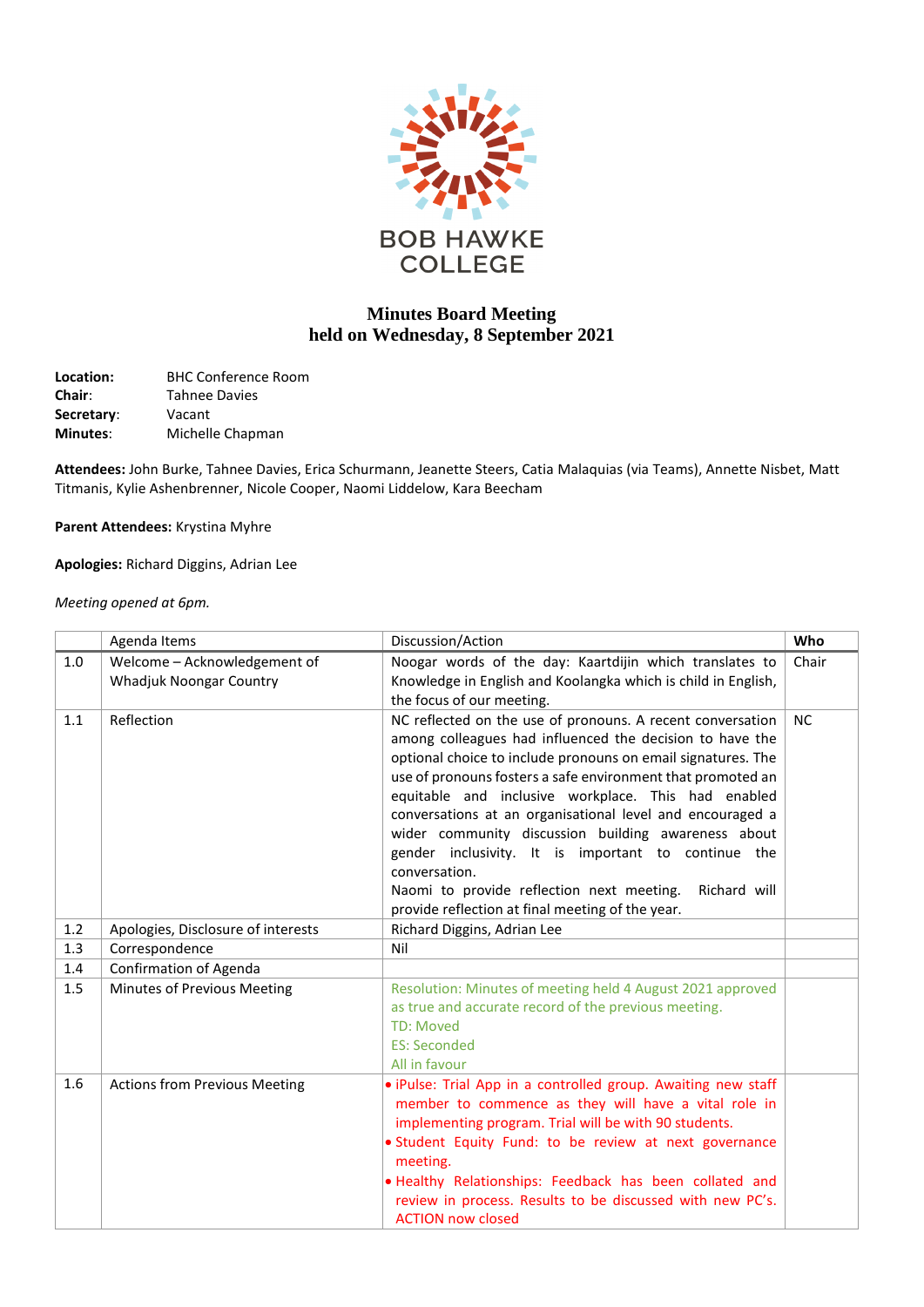|     | Agenda Items                            | Discussion/Action                                                                                                          | Who       |
|-----|-----------------------------------------|----------------------------------------------------------------------------------------------------------------------------|-----------|
|     |                                         | . Bag Storage: JB will respond formally to recommendations                                                                 |           |
|     |                                         | and commence implementation.                                                                                               |           |
|     |                                         | • Student Learning Experience: TD, KA and JB to meet. Update                                                               |           |
|     |                                         | to come. JB to respond to parents with a summary.                                                                          |           |
|     |                                         | • Student exit survey: Admin is reviewing process.                                                                         |           |
|     |                                         | . Uniform: Students presented suggested changes to uniform<br>at recent governance s/c meeting. JB to facilitate a meeting |           |
|     |                                         | for students with Nell Gray before end of term.                                                                            |           |
|     |                                         | · Student Attendance at Board meetings: Not always                                                                         |           |
|     |                                         | productive for students to attend. Possibility to include                                                                  |           |
|     |                                         | students for a portion of meeting when relevant subject are                                                                |           |
|     |                                         | on agenda. Conversation Café to gather student voice.                                                                      |           |
|     |                                         | · Crisis Communication Tree: Risk S/C to finalise                                                                          |           |
| 2.0 | Principal's Update and Questions        | Report against Business Plan using accumulated data. JB                                                                    | JB        |
|     |                                         | requested feedback on format of presentation. Suggestion to                                                                |           |
|     |                                         | include proposed actions (what being done to maintain or                                                                   |           |
|     |                                         | improve) resulting from data analysis. More baseline data will                                                             |           |
|     |                                         | be available in T4. Looking at trends, like-school comparative                                                             |           |
|     |                                         | data, ABEs, school attendance (Year 8 attendance at 89.7% of<br>concern).                                                  |           |
|     |                                         | Drafting an annual report, need to communicate Business                                                                    |           |
|     |                                         | Plan targets. School review likely in 2023.                                                                                |           |
| 3.0 | <b>Finance Update and Questions</b>     | Voluntary contributions increasing. Billing Officer is working                                                             | <b>NC</b> |
|     |                                         | with parents to increase understanding of Compass for                                                                      |           |
|     |                                         | making payments.                                                                                                           |           |
|     |                                         | Spending will significantly change to accommodate the                                                                      |           |
|     |                                         | establishment of year 9.                                                                                                   |           |
|     |                                         | Budget variance of +\$360K, normal range. Consider use of                                                                  |           |
|     |                                         | money for student purposes (student wellness/language                                                                      |           |
|     |                                         | teacher).<br><b>ACTION:</b>                                                                                                |           |
|     |                                         | Nicole to provide more detailed information on targeted                                                                    |           |
|     |                                         | initiatives and student curriculum spending                                                                                |           |
| 4.0 | Review of raw data from Student, Parent | To be reviewed in more detail at next meeting. Internal                                                                    |           |
|     | and Teacher NSI Surveys                 | strategic data analysis team reviewing currently. Staff survey                                                             |           |
|     |                                         | indicates focus required on safe and orderly environment and                                                               |           |
|     |                                         | rule clarity, will finalise Positive Behaviour Policy in T4.                                                               |           |
|     |                                         | Student survey indicates focus required on teacher support,                                                                |           |
|     |                                         | support for learning, reporting and seeking help.                                                                          |           |
|     |                                         | <b>ACTIONS:</b>                                                                                                            |           |
|     |                                         | Nothing on desegregating for disability, JB will follow up.                                                                |           |
|     | Parent Survey on Student Learning       | Comparative data with like schools. JB will follow up<br>Survey results not yet circulated as exec staff not yet seen      |           |
|     | Environment                             | comments. 132 responses, some positive, some expressing                                                                    |           |
|     |                                         | concern. 30 people asked to be contacted by school, this will                                                              |           |
|     |                                         | be done early T4.                                                                                                          |           |
| 5.0 | Review of Year 7 2021 NAPLAN Results    | Report presented at meeting. Comparative data with like                                                                    | JB        |
|     |                                         | schools so similar or slightly below like schools.                                                                         |           |
| 6.0 | <b>Sub-Committee Updates</b>            |                                                                                                                            |           |
| 6.1 | Facilities and Amenities Sub-committee  | Seeking Board endorsement of All Gender Toilet strategy.                                                                   | <b>CM</b> |
|     | All Gender Toilets Update               | Strategy has ability to be amended as required. Documents                                                                  |           |
|     |                                         | will continually be assessed, evaluated and amended as                                                                     |           |
|     |                                         | needed. Currently working on communication toolkit. Risk                                                                   |           |
|     |                                         | Sub-Committee need to look at any risk management issues.                                                                  |           |
|     |                                         | JB acknowledged CM and ES for outstanding work.<br>Resolution: All Gender Toilet Strategy is approved for JB to            |           |
|     |                                         | present to DoE.                                                                                                            |           |
|     |                                         | <b>TD: Moved</b>                                                                                                           |           |